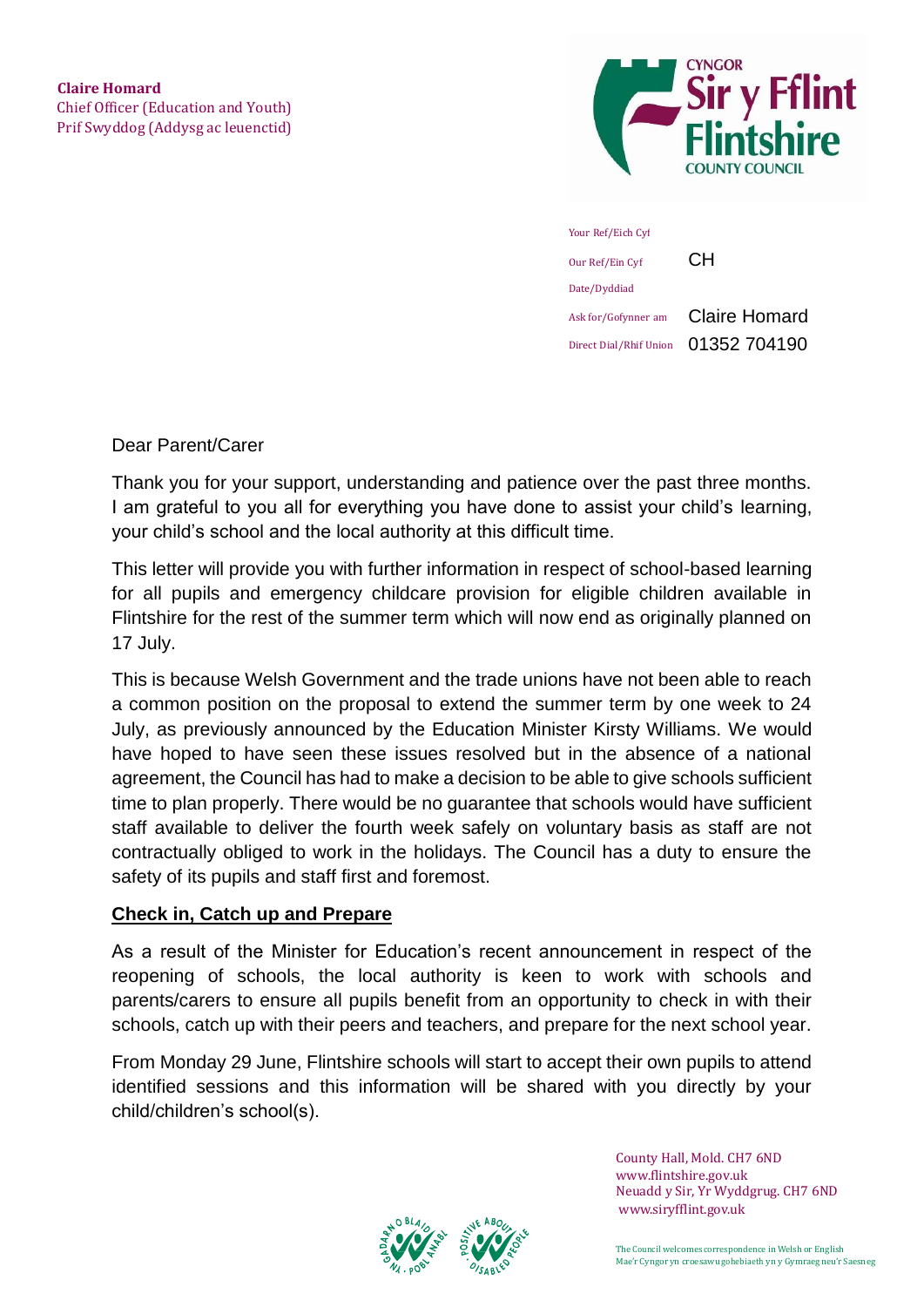As a result of the legislation around maintaining social distancing of 2 metres and to ensure the health and safety of all learners and staff, schools will not be operating full time provision for all pupils during this three week period and neither will this be a return to the teaching of the full curriculum. Not all pupils will return at once and, when they do return, the school day might start and end at different times for different learners. This may include different arrangements for siblings of different ages, attending the same school.

Because every school building is different in its size and layout, and because each school will have differing numbers of staff available to return to work, there will not be a standard offer for each child in Flintshire for this 'check in, catch up and prepare' period. Each school, based on its own risk assessments, will be making an offer its pupils of the number and timing of contact sessions. Welsh Government has made it clear to schools and to councils that decisions on how to operate for this short return to school before the summer holidays can be made at a school level. Each school will communicate their specific arrangements directly to parents via their normal methods of keeping in touch.

However, Flintshire County Council has made one key decision that is to be adopted by all primary schools for this period which is that Nursery aged children will **not be** allowed to return to school before the summer holidays. This is because very young children will not be able to maintain safe social distancing. It is also because the close and sometimes intimate care that these very young children need will be difficult to manage in school settings and could put themselves and the staff who care for them potentially at greater risk. The changes to the way schools will be operating may also be unsettling for very young children. Many other councils across Wales have made a similar decision.

Plans to ensure a carefully organised return for nursery children when they will be transitioning into Reception classes in September will be developed in the near future, as will suitable induction opportunities for the new cohort of children due to start Nursery in the autumn term.

It is important to note that, during this period, parents and carers are free to decide whether to send their children to school. Should parents/carers decide not to send their children to school during this summer term, they will not be penalised. If you choose not to send your children to school, they will continue to receive the same home-to-school support they have received so far.

When your child returns to school, there will be a focus upon pupil wellbeing and on an enjoyment of outdoor learning, where and when this is practical, in their particular learning environment. There will be an opportunity to discuss with them how their distance learning has been going and some limited opportunities to engage in some other activities to practice key skills e.g. literacy and numeracy. As this will be strange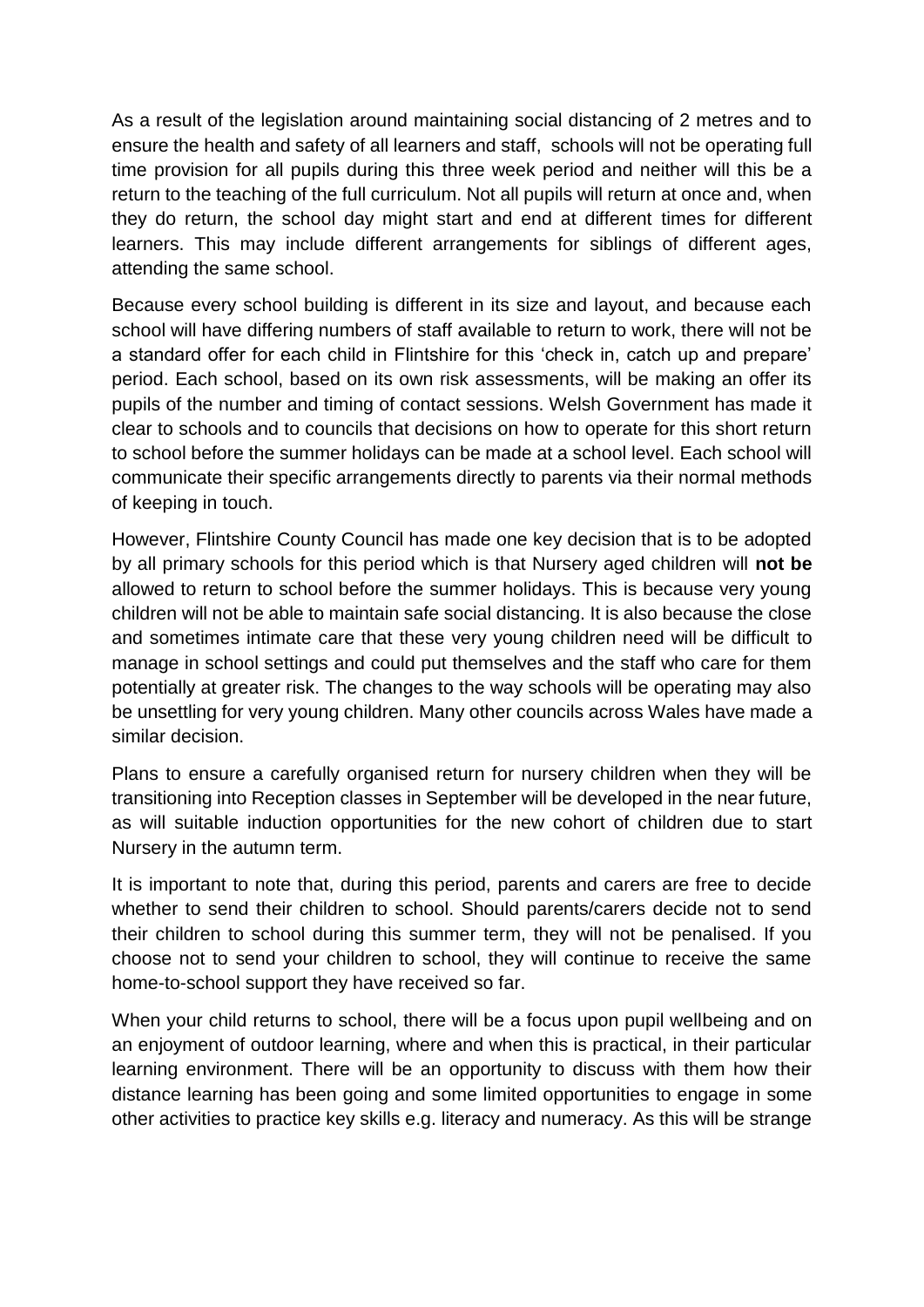time for all pupils, regardless of their age, schools are being encouraged by Welsh Government to think carefully about the programme of catch up sessions being offered which will also continue to be supplemented by online learning.

# **Emergency childcare support for key workers and vulnerable children**

In light of the decision to open schools for all learners to touch base before the summer holidays, there will be significant changes to our emergency childcare provision which we need to implement as a matter of some urgency.

On Friday 19 June, Flintshire's emergency childcare hubs will close. From Monday 22 June until Friday 17 July emergency childcare will be provided at your child's own school with the same operating hours as already provided and with the same support for catering and transport. Places will continue to be booked through your child's school.

Please be aware that Welsh Government rules continue to apply for these places e.g. children of key workers or those identified as vulnerable. The number of places available will be limited as schools try to continue offering this provision as well as giving other children the chance to 'check in, catch up and prepare.' Parents are asked to only consider using this emergency childcare if there is no suitable alternative provision for their children and if they meet the Welsh Government definition of key workers.

Parents/carers are advised that the Council is currently not in a position to confirm whether emergency childcare provision will be available during the school summer holiday period (ie between Monday 20 July and Tuesday 1 September). We are waiting further advice from Welsh Government.

## **Separate Childcare and 'Check In' Groups – reducing the risk of transmission**

Based on the Welsh Government guidance, Flintshire's position is that children **should not be switching** between the emergency childcare group and the 'check in/catch up sessions'. This increases the risk of transmitting the virus between different cohorts of pupils. Our advice is that children who have accessed the emergency childcare to date need to be kept in that cohort for rest of the summer term. In reality, this cohort have already had a considerable amount of contact time with familiar staff which has enabled them to 'check in and catch up'.

Pupils arriving for the new 'check in' sessions will be kept separate. If a parent requests that their child accesses the catch up sessions, they cannot then access the childcare provision for the remainder of the summer term. Parents will need to make a choice of one or the other. If an eligible parent choses for their child to access 'check in and catch up' from 29th June rather than the emergency childcare, as long as they are not showing any symptoms of Coronavirus, there is no reason why their child can't join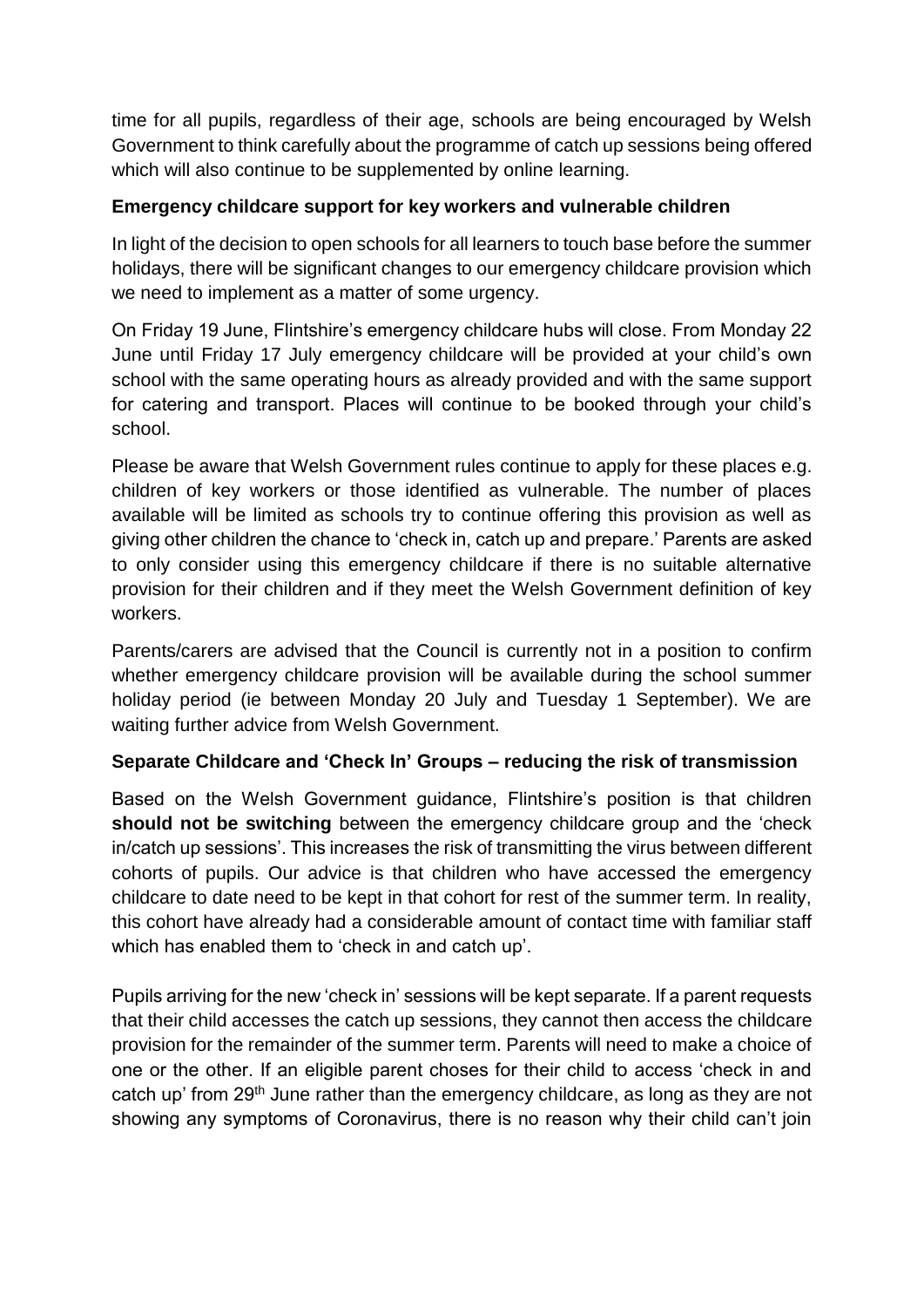their first designated catch up session but then they only access those designated catch up sessions going forward.

# **Bringing in things from home, provision of meals, wearing uniform**

Welsh Government guidance outlines that bringing items from home should be kept to a minimum and this is one of the reasons why a decision was made by the Council to provide packed lunches for all pupils for this short period before the end of term at no charge.

As water fountains will not be safe for use during this period of time, it is not unreasonable to allow pupils to bring a bottle of water from home but this should be clearly named and not shared with anyone else. Similarly, other essential equipment e.g. pencil case, would be permitted but again, pupils will be discouraged from bringing any other unnecessary items with them.

Pupil will be encouraged to wear school uniform but schools will be flexible, acknowledging that many will have grown out of clothing and shoes and parents will want to wait for the start of the new academic year before investing in new uniform. Clothing should be easily washable. Schools will provide more advice on this matter.

#### **Children who may be unwell**

We are asking parents to check that their child is not showing any symptoms of **Coronavirus** or **any other illness** before sending them into school.

There are clear guidelines for schools to manage pupils who may develop symptoms of Coronavirus during the day and parents/ carers would be contacted immediately.

With the new arrangements in place to manage learners safely, schools will not have the capacity to look after lots of children who become unwell with the usual childhood ailments during the day and make calls for pupils to be collected. For this reason we are asking parents/carers to make the decision in the morning whether or not they should attend rather than send them in and 'see how they go'. This will help to keep the numbers of poorly pupils to an absolute minimum.

## **Pupils entitled to Free School Meals**

Since 18 May Flintshire has made direct payments to all those parents eligible for free school meals who supplied us with their bank account details. These payments will continue for the three week period when schools reopen and through the summer holidays.